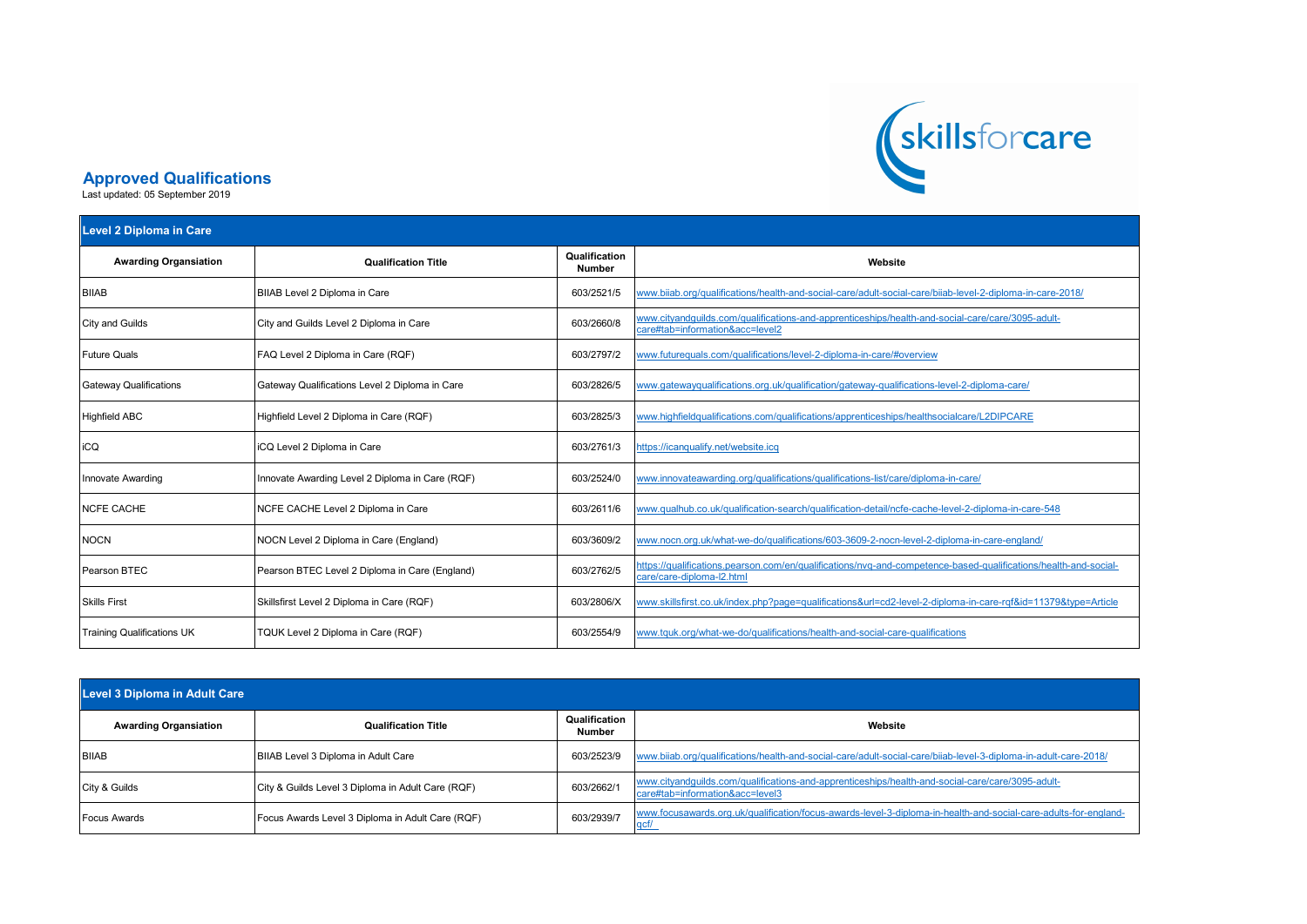| <b>Future Quals</b>               | FAQ Level 3 Diploma in Adult Care (RQF)                    | 603/2798/4 | www.futurequals.com/qualifications/level-3-diploma-in-adult-care/                                                                                                         |
|-----------------------------------|------------------------------------------------------------|------------|---------------------------------------------------------------------------------------------------------------------------------------------------------------------------|
| <b>Gateway Qualifications</b>     | Gateway Qualifications Level 3 Diploma in Adult Care (RQF) | 603/2819/8 | www.gatewayqualifications.org.uk/gualification/gateway-gualifications-level-3-diploma-adult-care/                                                                         |
| <b>Highfield ABC</b>              | Highfield Level 3 Diploma in Adult Care (RQF)              | 603/2674/8 | www.highfieldqualifications.com/qualifications/apprenticeships/healthsocialcare/L3DIPACARE                                                                                |
| iCQ                               | iCQ Level 3 Diploma in Adult Care                          | 603/2763/7 | https://icanqualify.net/qualification.icg/603 2761 3                                                                                                                      |
| Innovate Awarding Organisation    | Innovate Awarding Level 3 Diploma in Adult Care (RQF)      | 603/2535/5 | www.innovateawarding.org/qualifications/qualifications-list/care/diploma-in-adult-care/                                                                                   |
| <b>NCFE CACHE</b>                 | NCFE CACHE Level 3 Diploma in Adult Care (RQF)             | 603/2618/9 | www.qualhub.co.uk/qualification-search/qualification-detail/ncfe-cache-level-3-diploma-in-adult-care-549                                                                  |
| <b>NOCN</b>                       | NOCN Level 3 Diploma in Adult Care (England)               | 603/3610/9 | /www.nocn.org.uk/what-we-do/qualifications/603-3610-9-nocn-level-3-diploma-in-adult-care-england                                                                          |
| Pearson BTEC                      | Pearson BTEC Level 3 Diploma in Adult Care (England)       | 603/2764/9 | https://qualifications.pearson.com/en/qualifications/nvq-and-competence-based-qualifications/health-and-social-<br>care/health-and-social-care-adults-for-england-I3.html |
| <b>Skills First</b>               | Skills First Level 3 Diploma in Adult Care (RQF)           | 603/2807/1 | www.skillsfirst.co.uk/index.php?page=qualifications&url=cd3-level-3-diploma-in-adult-care-<br>rqf&id=11380&type=Article                                                   |
| <b>Training Qualifications UK</b> | TQUK Level 3 Diploma in Adult Care (RQF)                   | 603/2553/7 | www.tquk.org/what-we-do/qualifications/health-and-social-care-qualifications                                                                                              |

| <b>Level 4 Diploma in Adult Care</b> |                                                       |                         |                                                                                                                                                    |  |
|--------------------------------------|-------------------------------------------------------|-------------------------|----------------------------------------------------------------------------------------------------------------------------------------------------|--|
| <b>Awarding Organsiation</b>         | <b>Qualification Title</b>                            | Qualification<br>Number | Website                                                                                                                                            |  |
| <b>BIIAB</b>                         | BIIAB Level 4 Diploma in Adult Care                   | 603/2877/0              | www.biiab.org/qualifications/health-and-social-care/adult-social-care/biiab-level-4-diploma-in-adult-care-2018/                                    |  |
| City & Guilds                        | City & Guilds Level 4 Diploma in Adult Care (England) | 601/5641/7              | www.cityandquilds.com/qualifications-and-apprenticeships/health-and-social-care/care/4222-health-and-social-<br>care#tab=information&acc=level4    |  |
| <b>Future Awards</b>                 | FAQ Level 4 Diploma in Adult Care (RQF)               | 603/4986/4              | www.futurequals.com/qualifications/level-4-diploma-in-adult-care-england                                                                           |  |
| <b>Highfield ABC</b>                 | Highfield Level 4 Diploma in Adult Care (RQF)         | 603/2829/0              | www.highfieldqualifications.com/qualifications/apprenticeships/healthsocialcare/L4DIPACARE                                                         |  |
| iCQ                                  | ICQ Level 4 Diploma in Adult Care (RQF)               | 603/3181/               | https://icanqualify.net/qualification.icq/603 2761 3                                                                                               |  |
| Innovative Awarding Organisation     | IAO Level 4 Diploma in Adult Care (RQF)               | 603/2517/3              | www.innovateawarding.org/qualifications/qualifications-list/care/diploma-in-adult-care-1/                                                          |  |
| <b>NCFE CACHE</b>                    | NCFE CACHE Level 4 Diploma in Adult Care              | 603/2614/               | www.qualhub.co.uk/qualification-search/qualification-detail/ncfe-cache-level-4-diploma-in-adult-care-547                                           |  |
| <b>Pearson BTEC</b>                  | Pearson BTEC Level 4 Diploma in Adult Care (England)  | 603/2780/7              | https://qualifications.pearson.com/en/qualifications/nvq-and-competence-based-qualifications/health-and-social-<br>care/adult-care-england-l4.html |  |
| <b>Skills First</b>                  | Skills First Level 4 Diploma in Adult Care            | 603/2809/5              | www.skillsfirst.co.uk/index.php?page=qualifications&url=cd4-level-4-diploma-in-adult-care-<br>rqf&id=11381&type=Article                            |  |
| <b>Training Qualifications UK</b>    | TQUK Level 4 Diploma in Adult Care (RQF)              | 603/2554/9              | www.tquk.org/what-we-do/qualifications/health-and-social-care-qualifications                                                                       |  |